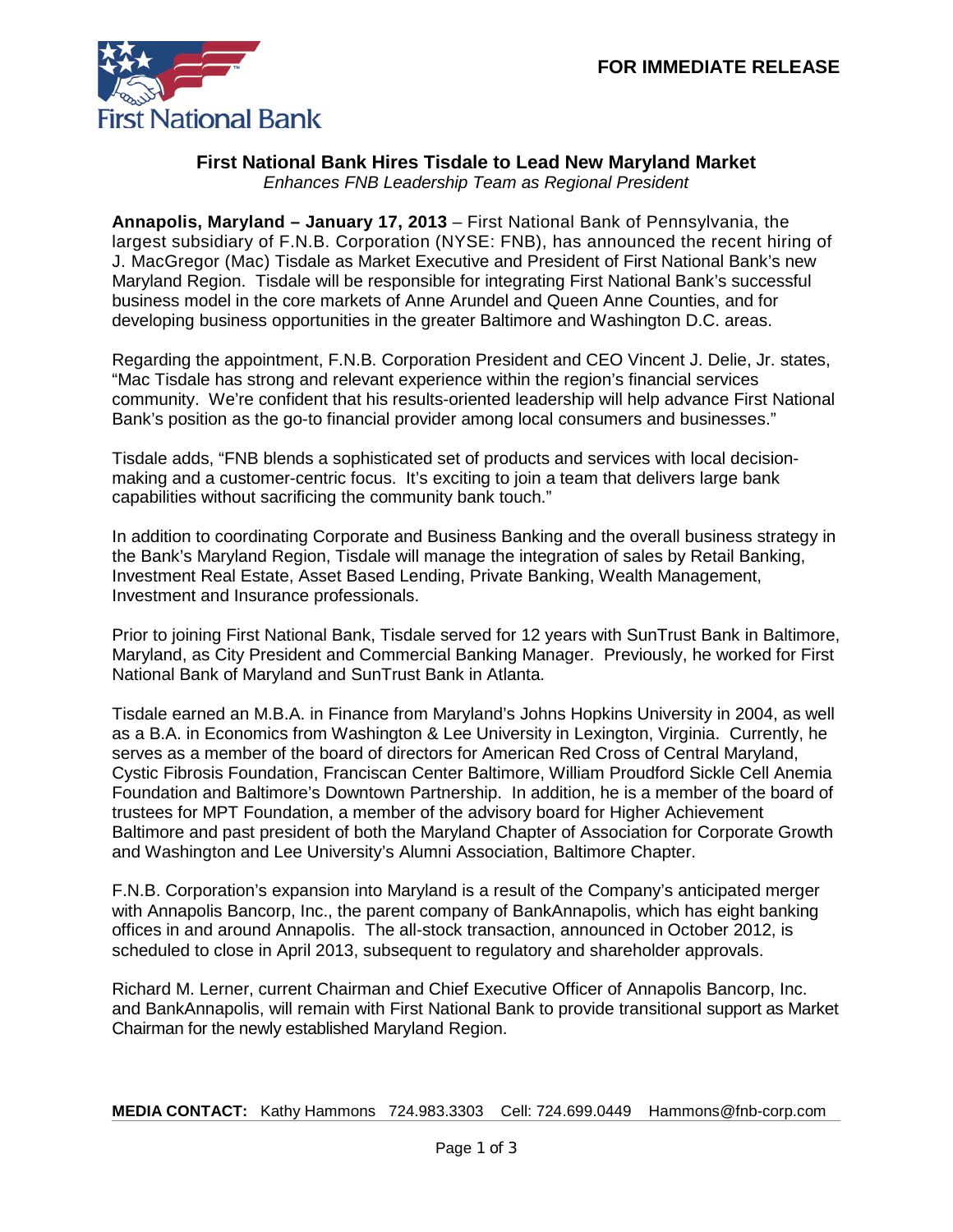

## **ADDITIONAL INFORMATION ABOUT THE MERGER AND WHERE TO FIND IT**

F.N.B. Corporation will file a registration statement on Form S-4 with the SEC. The registration statement will include a proxy statement/prospectus and other relevant documents relating to the merger.

SHAREHOLDERS OF ANNAPOLIS BANCORP, INC. ARE ADVISED TO READ THE PROXY STATEMENT/PROSPECTUS WHEN IT BECOMES AVAILABLE AND ANY OTHER RELEVANT DOCUMENTS FILED WITH THE SEC, AS WELL AS ANY AMENDMENTS OR SUPPLEMENTS TO THOSE DOCUMENTS, BECAUSE THEY WILL CONTAIN IMPORTANT INFORMATION.

The proxy statement/prospectus and other relevant materials (when they become available), and any other documents F.N.B. Corporation and Annapolis Bancorp, Inc. have filed with the SEC, may be obtained free of charge at the SEC's website at www.sec.gov. In addition, investors and security holders may obtain free copies of the documents F.N.B. Corporation has filed with the SEC by contacting James Orie, Chief Legal Officer, F.N.B. Corporation, One F.N.B. Boulevard, Hermitage, PA 16148, telephone: (724) 983-3317 and free copies of the documents Annapolis Bancorp, Inc. has filed with the SEC by contacting Edward J. Schneider, Chief Financial Officer, Annapolis Bancorp, Inc., 1000 Bestgate Road, Suite 400, Annapolis, MD 21401, telephone: (410) 224-4455.

F.N.B. Corporation and Annapolis Bancorp, Inc. and certain of their directors and executive officers may be deemed to be participants in the solicitation of proxies from Annapolis Bancorp, Inc. shareholders in connection with the proposed merger. Information concerning such participants' ownership of Annapolis Bancorp, Inc. common stock will be set forth in the proxy statement/prospectus relating to the merger when it becomes available. This communication does not constitute an offer of any securities for sale.

## **About First National Bank of Pennsylvania**

First National Bank of Pennsylvania, the largest subsidiary of F.N.B. Corporation (NYSE: FNB), has over 240 full-service locations in Pennsylvania, Ohio and West Virginia. First National Bank has been recognized as a winner of six 2011 Greenwich Excellence in Banking Awards in the categories of Small Business Banking and Middle Market Banking, awards presented solely on the basis of client satisfaction.

## **About F.N.B. Corporation**

F.N.B. Corporation, headquartered in Hermitage, PA, is a diversified financial services company with total assets of \$12.0 billion. F.N.B. Corporation is a leading provider of commercial and retail banking, leasing, wealth management, insurance, merchant banking and consumer finance services in Pennsylvania and Ohio, where it owns and operates First National Bank of Pennsylvania, First National Trust Company, First National Investment Services Company, LLC, F.N.B. Investment Advisors, Inc., First National Insurance Agency, LLC, F.N.B. Capital Corporation, LLC, Regency Finance Company and F.N.B. Commercial Leasing. It also operates consumer finance offices in Kentucky and Tennessee.

The common stock of F.N.B. Corporation trades on the New York Stock Exchange under the symbol "FNB" and is included in Standard & Poor's SmallCap 600 Index with the Global Industry

**MEDIA CONTACT:** Kathy Hammons 724.983.3303 Cell: 724.699.0449 Hammons@fnb-corp.com